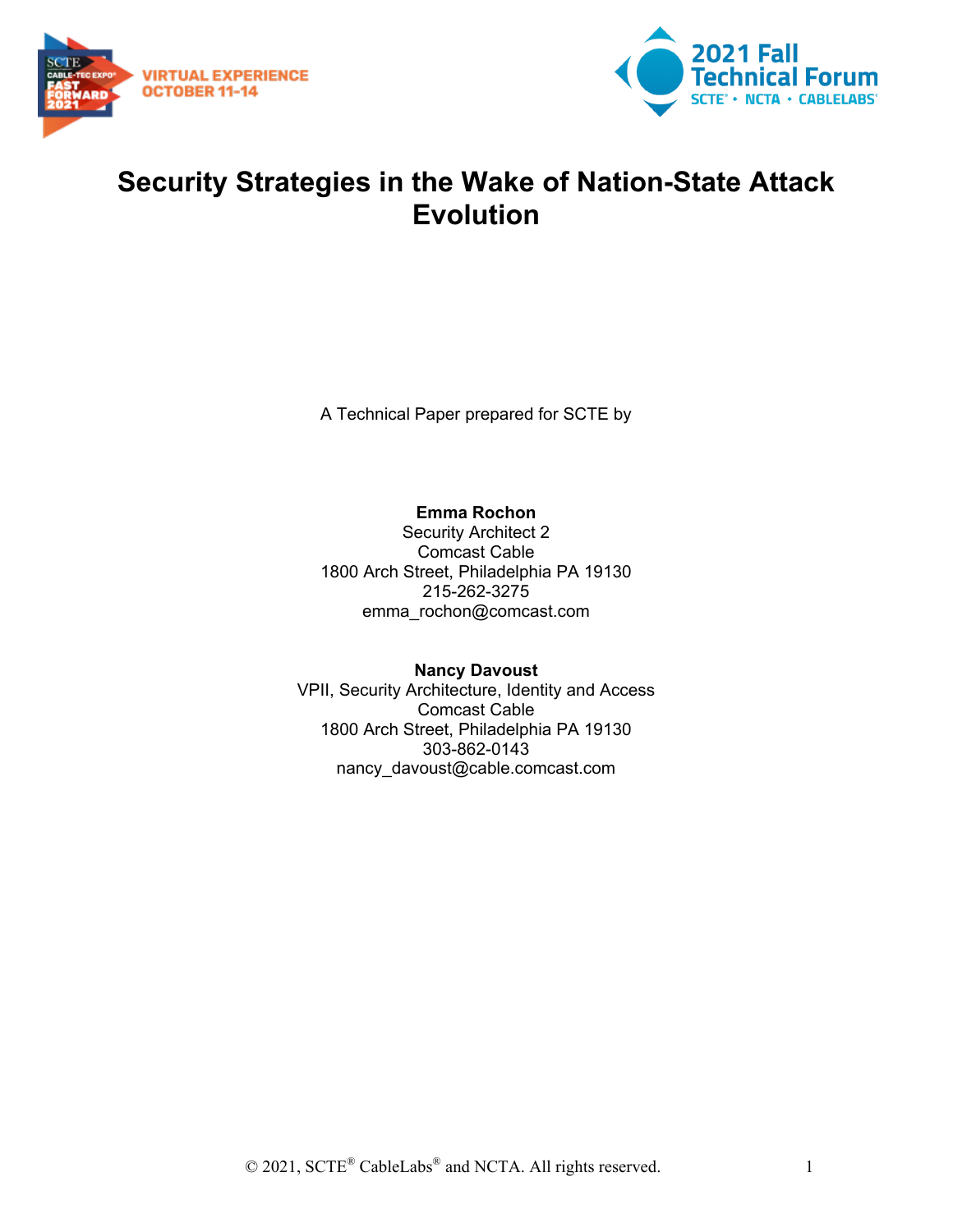

**Title** 



## **Table of Contents**

#### Page Number

### **List of Figures**

| <b>Title</b> | <b>Page Number</b> |
|--------------|--------------------|
|              |                    |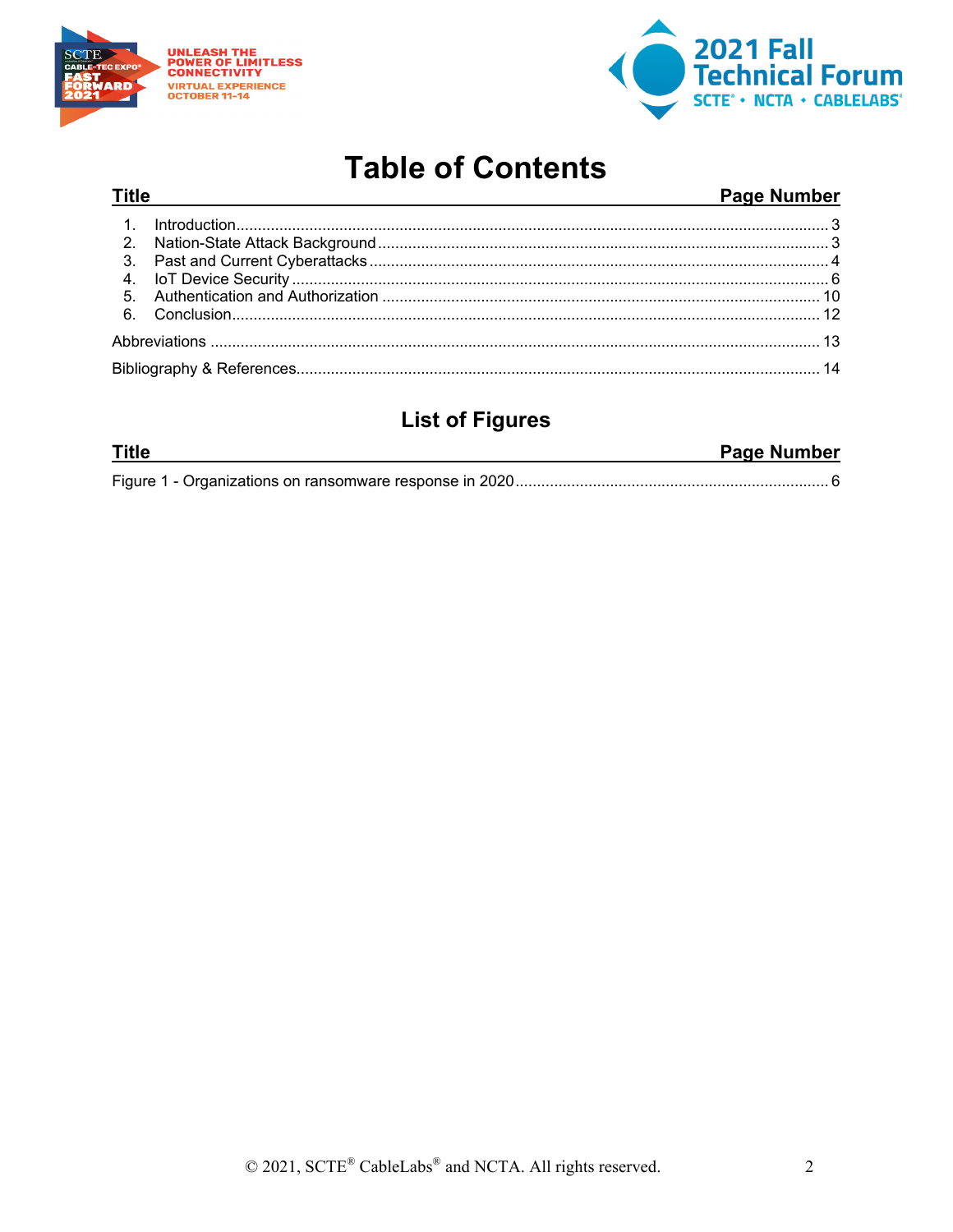



#### <span id="page-2-0"></span>**1. Introduction**

Over the past decade, private businesses have increasingly been the victim of nation-state cyberattacks, which are defined as attacks carried out by a hacker, or a group of hackers, working with adversarial government to commit cybercrime against another country. Notably, there has been an 100% increase in nation-state incidents from 2017-2020. Specifically, nation-state attacks rose from 17% of all known attacks to over 40% during the last 3 years [3].

In this paper, we will highlight some of the issues with nation-state attacks and provide some guidance on how to defend against these attacks on a regular basis. There is no one way to defend against attackers, but there are strategies that can be implemented to prevent an attack from being catastrophic.

#### <span id="page-2-1"></span>**2. Nation-State Attack Background**

The Cybersecurity and Infrastructure Security Agency (CISA), the Federal Bureau of Investigation (FBI) and the National Security Agency (NSA) and other government agencies continue to post warnings about nation-state attackers and their techniques to attack as they continue to advance. Many of these attacks could be applied to the cable industry. The cable industry has evolved significantly in the past 20 years with the rise of Internet and connected services to become a prized attack surface for nation-state actors.

Who are these nation-state attackers? Often these are known as Advanced Persistent Threats (APTs) because they are constantly working to come up with new attacks and they never go away. The largest groups of APTs come from Russia, China, North Korea, Iran and the U.S. [4]. The attacks are becoming more impactful, with posturing around government influence and even threats of physical war. Additionally, economic damage caused by nation-state attacks impact its citizens. The pipeline attack earlier this year in the U.S. caused fuel shortages for cars in the impacted areas which impacted people getting to work and school [10].

Just like all hackers, nation-states take advantage of known issues. Unlike the general hacking community, nation-states have political goals as well as financial goals. These nation-state attacks include theft of political or military data, advancing foreign policy, disinformation campaigns, or financial motivation. The nation-state attackers profile includes larger targets, more financially rewarding targets, and targets that will bring damage to other countries [4].

And most importantly, nation-states are well organized, funded, and very patient. It is not always directly obvious that a nation-state is sponsoring a cyber-attack, and many attacks do not have confirmation on their origin yet are heavily suspected to be a nation-state attack. If nation-states are going to make their goals, they will be persistent. Once attackers get into systems, they try to stay in them. A key activity for nation-states is to perform reconnaissance once in a system and prior to striking, so they have a good inventory of all the attack methods and damage they can cause before they strike. However, some attacks are very much predicated on timing of new zero-day attacks being found. Zero-day attacks are serious software vulnerability exploits, which the developer or vendor may not be aware of. It is always a race to exploit a new zero-day attack before a patch can be applied to fix the issue [5].

To make matters worse, on July 14, 2021, SecurityWeek reported that China has passed a new law that any zero-day vulnerability discovered by anyone in China is required to be shared with the CCP, and is prohibited from being shared with anyone, or any government outside of China. Product manufacturers may learn of vulnerabilities in their products, but this is not completely clear. This will make it more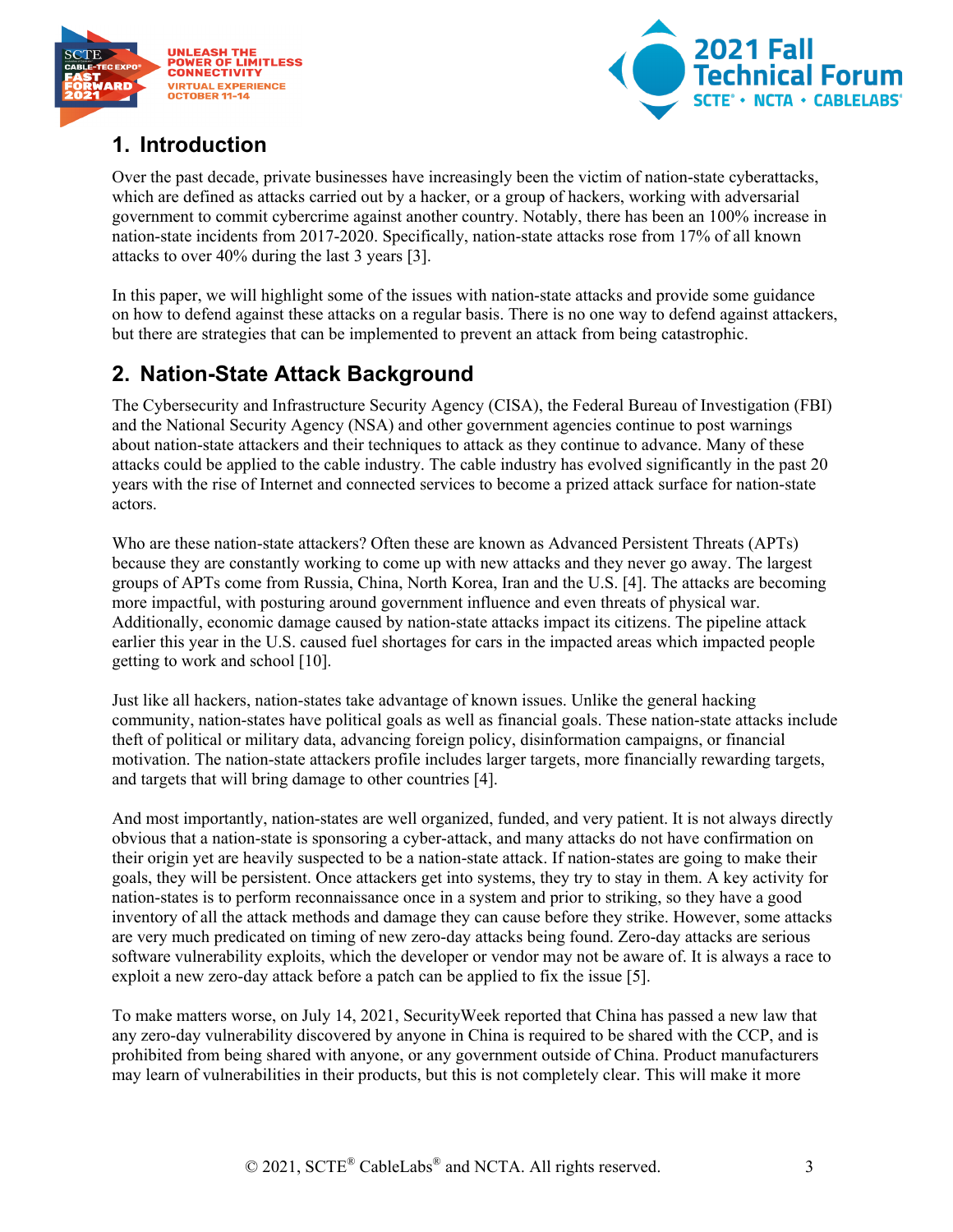



difficult to gather information. Until then, security researchers around the world shared information about zero-day vulnerabilities they found.

As we look at how to best secure access from people and software to software resources storing and using sensitive data on various types of devices, we need to understand how to best apply our time and resources to protect against these nation-state attacks. Nation-state attacks have evolved from political statements to other types of attacks such as military intelligence, election interference, resource interference and ransomware. Protections include doubling down on security overall, and especially ensuring there are strong authentication, access management and authorization systems to protect against attacks like phishing, and escalated privileges.

There are many exploitable attack surfaces and nation-states understand how to take best advantage of many of these. One well known path is using supply chain weaknesses to plant malware which may propagate into other systems or provide access and visibility once implanted within a company. There have been cases of malware being included in devices or software specifically in products destined for the country they desire to attack. Therefore, when a device is powered on, software is now running inside the country and company they are trying to attack, and it does not appear to be an attack from the outside. Some security experts recommend not to buy devices or software from countries in question.

#### <span id="page-3-0"></span>**3. Past and Current Cyberattacks**

Analysis of past and current cyberattacks is among the best tools when it comes to understanding where to apply more security to defend your systems. Knowing what occurs in those successful exploits can shape updated guidelines on what to consider when defending your own systems. Often, security requirements present as clinical, general statements and theories that take effort to apply to systems. And while those statements and theories are critical to system security, they fall into the category of security hygiene and overall best practices. Ensuring that data is using NIST-approved encryption mechanisms is a best practice, since any deprecated encryption practices could be broken by attackers, if they were able to breach the data in the first place. Best practices come from the assumption that attackers are already present. And zero trust principles require continuously questioning trust, aligning with the thinking that attackers are already present in systems. That doesn't mean every system has an attacker in it, it just means that we must assume that attackers can break past the first layer of security and are able to gain access to systems.

As was introduced earlier in this paper, nation-state attackers take advantage of undiscovered zero-day software vulnerabilities. Many of us receive notifications daily which ask us to update software. Outdated software is where exploitable vulnerabilities lay, and without updating software often and consistently, systems are more vulnerable to common attacks. When systems choose to release software patches, they often release patch notes on what was changed. Attackers often use these patch notes to create exploits for systems running the vulnerable version and will use these exploits to target unpatched systems. Possibly the most notable ransomware, WannaCry, originated from outdated software. Attackers used the exploit on the SMB protocol to create WannaCry, a ransomware that successfully attacked over 300,000 devices [9]. Ransomware has affected everything from gas prices to meat production and it is expected that it will continue to grow [10].

A recent attack that occurred using zero-day vulnerabilities was to a popular email, calendar, and collaboration tool [2]. In this situation, attackers had discovered four zero-day vulnerabilities within this server. Patches for this vulnerability were released about a month and a half later. The four vulnerabilities, when used in tandem, can lead to remote code execution (RCE). Remote code execution is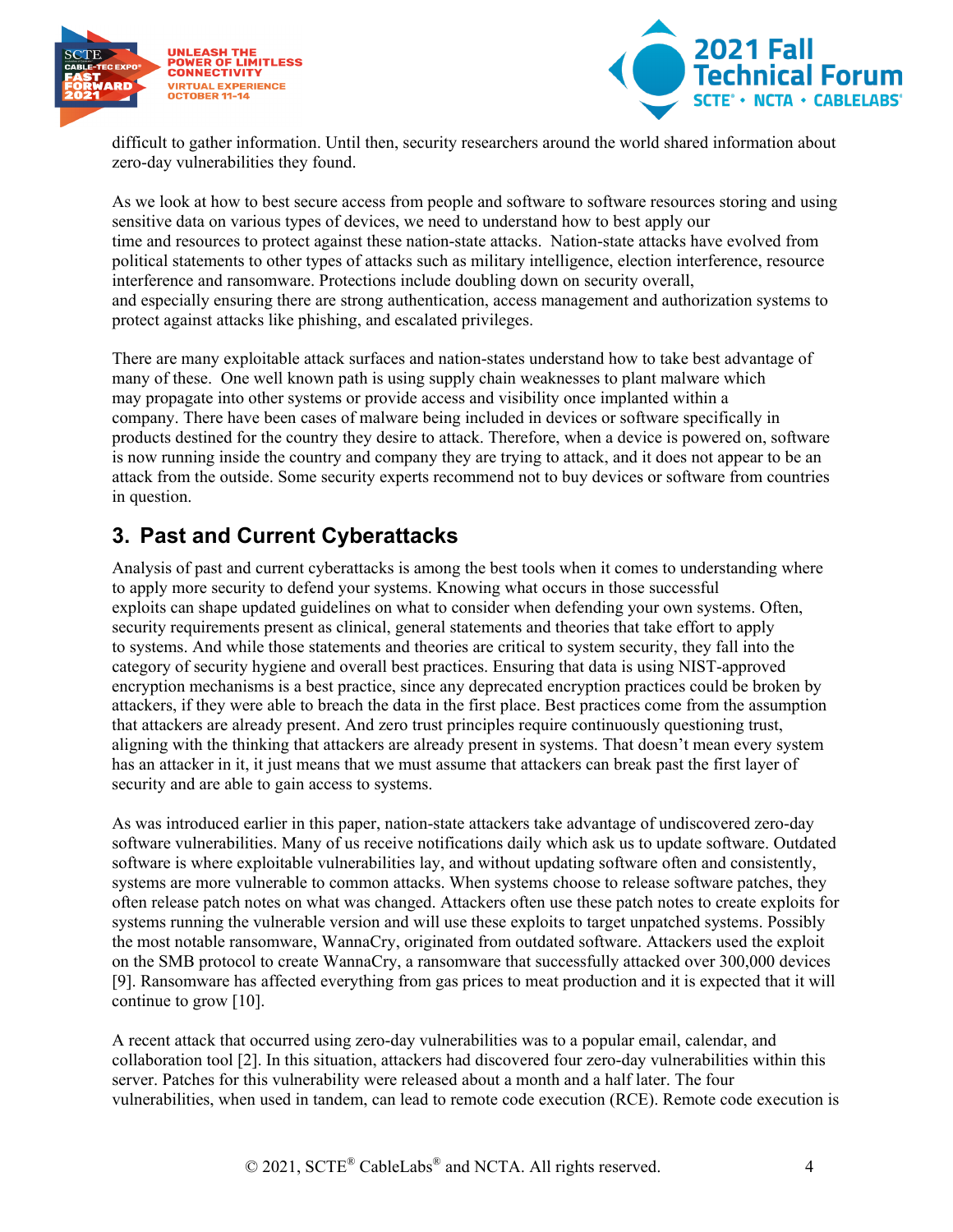



how attackers can hijack servers, create backdoors, steal data, and further any malicious code deployment. This attack was traced back to an APT group from China. APT groups, or Advanced Persistent Threats, are threats that originate from nation-state attackers, and often consist of an attacker gaining entry to a system and lying dormant for an amount of time. Although an update and security patch have been released to remediate these vulnerabilities, that does not mean the threat is gone. Anyone using the affected software versions is vulnerable to future attempts of the exploit. Furthermore, current systems may have been compromised even with the patch, and techniques such as an undetected backdoor or a time bomb file that will execute on a certain date may still exist on the patched server. This attack demonstrates the capability of nation-state attackers.

Another malware attack that occurred in 2020 offers insight into how nation-state hackers operate. In this situation, attackers were able to use forged tokens to obtain privileged access in a system used for IT administration throughout many organizations. Attackers then used this elevated privilege to access whatever software they wanted to within the organization by using the forged token. Forged tokens can only work if they are not cryptographically secure tokens, if the keys to secure the tokens were stolen or the applications validating the tokens are susceptible to replay attacks and do not validate the signatures with unique data for each transaction. These types of compromises provide unauthorized access to data and software.

In the past two years, we've seen an increase in ransomware, effectively making some systems completely unusable. From 2019 to 2020, ransomware attacks rose 62% worldwide, and an incredible 158% in North America [10]. Ransomware infects a system and encrypts the system data against the user's will. Then, the user is presented with an option to pay a ransom, which will hypothetically decrypt the user's data. Ransomware is complicated to resolve. In the past, ransomware victims were warned not to pay the ransom, as that would encourage other attackers to go down the ransomware route. There is also never a guarantee that paying the ransom will unlock your system. In some ransomware, it was easier for the program to wipe the system instead of encrypting it, so that by the time the ransom was paid, the data was already gone. Many of the new ransomware infections require multiple payments, the first to unlock your encrypted data, the next to avoid selling data to others. There may be a third payment set up as a monthly fee, to avoid any re-locking of data. In most cases of ransomware, it is unlikely that the targeted system will be able to recover normally, or that the organization will recover financially.

Nation-state attackers, as well as individual hackers, are seeing the current landscape of how organizations respond to ransomware attacks. The popularity of ransomware is partly due to how many organizations are paying out the ransoms. Statista surveyed over more than 600 IT organizations found that most of them had been infected with ransomware in 2020, and 68% of those infected paid the ransom [6].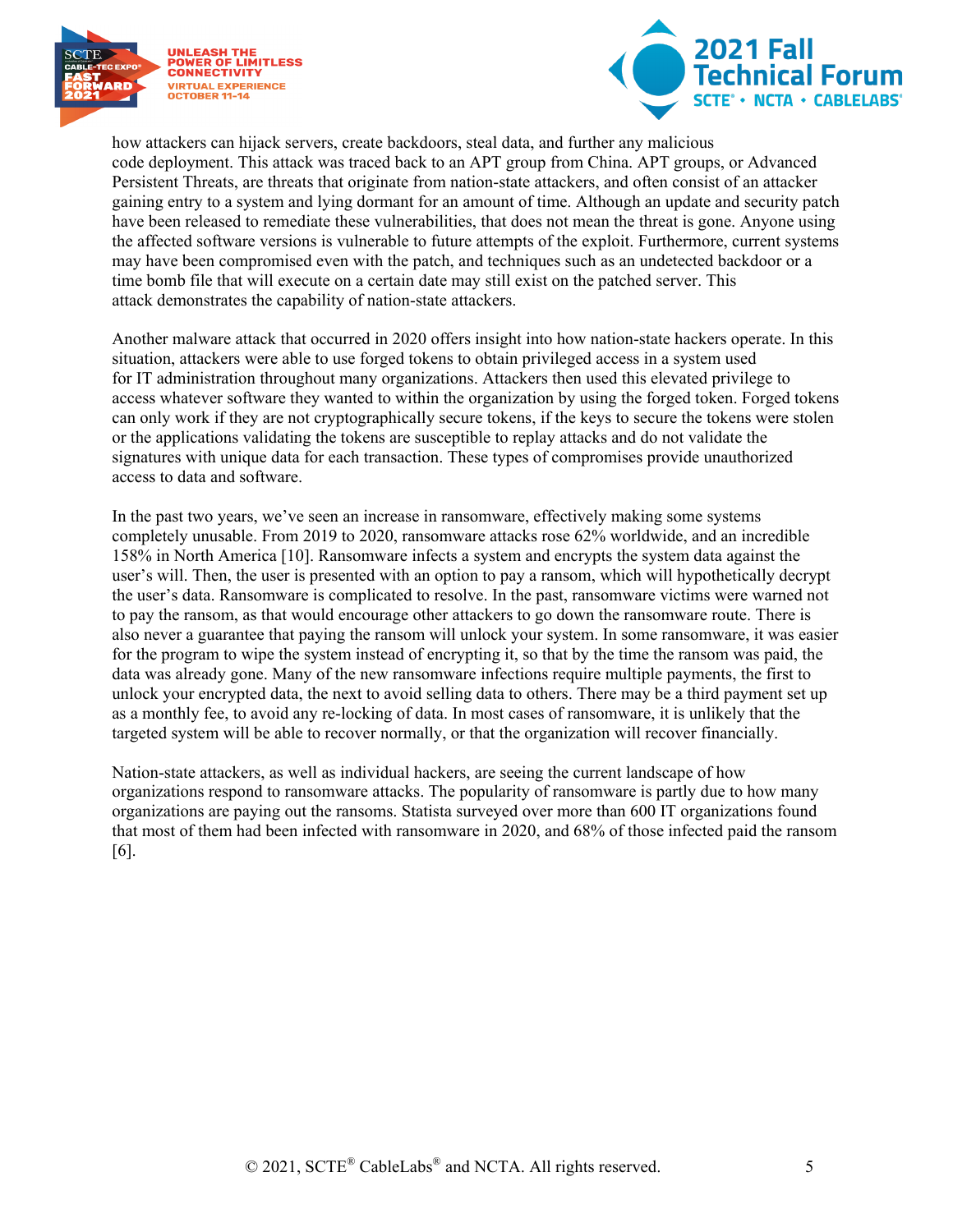

**Figure 1 - Organizations on ransomware response in 2020**

<span id="page-5-1"></span>The effect of ransomware is two-fold. First, the ransom itself generates financial gain for the attackers. Second, the ransomware takes the system offline. Other attacks for taking systems offline include denialof-service attacks, where a system is flooded with requests, too many to handle. Ransomware can take a system offline, as well as generate significant money for the attackers, which a typical denial-of-service attack cannot do. As more organizations continue to pay out the ransom, more ransomware attacks will happen. Instead of waiting for a ransomware attack to hit a system, it's better to plan.

The best defense against ransomware is to ensure that your system can be re-built, and re-instated, without touching the infected portion of the system. Often, this is done by building a disaster recovery (DR) environment, that replicates the production environment of the system. However, if a disaster recovery system is on the same network, or attached to the production environment in some way, it is useless. The disaster recovery environment should be geographically and logically separated from the production environment. The DR plan needs to include a back-up copy of any needed data, that is located off-site and stored in a separate way than other data. Many ransomware systems attempt to discover automated backup systems first, then ensure to lock both the original and the backup. Ensure your business-critical systems are equipped to deal with ransomware appropriately, to avoid unwanted payments and unwanted outages for your business.

#### <span id="page-5-0"></span>**4. IoT Device Security**

Nation-state attacks can use any possible method to achieve its goals. One area that has been overlooked in the nation-state conversations, but could become an issue, is IoT devices. According to Juniper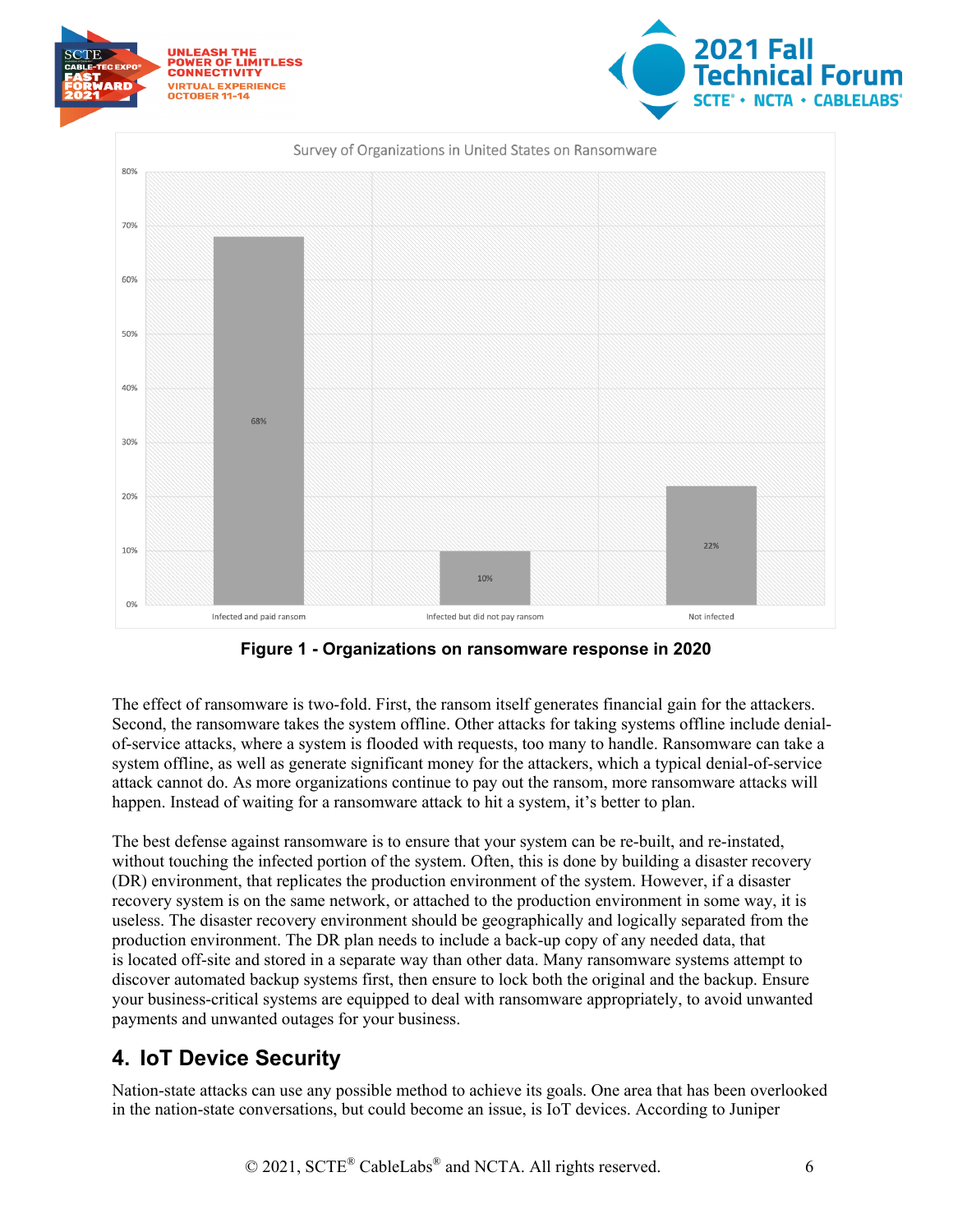



Research, over 46 billion IoT devices will be attached to networks around the world by the end of 2021. That is a lot of potential attack surfaces.

IoT devices, even though small in processing power, can still propagate malware or overwhelm a network with traffic, especially if tens of millions start to chat all at once. Additionally, many IoT devices openly communicate with various back-office systems for software updates, configuration changes and service level monitoring. Many IoT device manufacturers have yet to appropriately implement security, because of resource constraints on the device, yet the device is able to connect to networks using various protocols. If an attacker could compromise the "right" (unprotected) IoT devices, they could be used to deny service, lock or steal data, and more. Some of the connectivity challenges are not only issues with specific protocols, but, just like software, which version of protocol is supported on the devices. Some more popular protocols include WiFi, Bluetooth, Bluetooth Low Energy (BLE), LoRa, RF, NF, Zigbee and others. Each protocol is created by a different organization at different times over the last 10+ years to help connect devices to a network. Even the protocols that start out with some security have a difficult time keeping up with new versions that are secure since IoT software stacks are difficult to update.

The Zigbee organization has changed its name to the Connectivity Standards Alliance (CSA) and now includes Matter (its newest secured protocol), Zigbee, Green Power, Smart Energy, JupiterMesh, RF4CE and Dotdot. We are happy to see the newer protocols evolve security protections. The Professional Service Association (PSA) organization certifies security principles for IoT devices for a unique identifier, security lifecycle, PKI certification, secure boot, secure updates, anti-rollback, secure storage and trusted cryptographic services. Earlier in 2021, they had certified 30 chips/SOCs, 14 software platforms and 10 OEM devices to date. Wi-Fi improved security with WPA3 which includes a QR code with a public key you can scan with your phone instead of using a password and has stronger cryptographic algorithms with forward secrecy and updated keys.

While we are making progress, it is not enough to rely on external organizations to provide all the necessary security for devices attaching to our networks. One thing we can do is participate more in setting standards and enforcing compliance from manufacturers. We can learn, from the many security standards on other products and services that have emerged from International Standards Organization (ISO), National Institute of Standards and Technology (NIST), Payment Card Industry (PCI), Health Insurance Portability and Accountability Ace (HIPAA), various privacy laws (GDPR, CCPA & CPRA, and many others), Financial Industry Regulatory Authority (FINRA) and others to help mold where we are today. We can certainly take many lessons learned from across the spectrum and apply as many as possible. Then where there are gaps, we need to step-up and lead innovative solutions.

To help understand how to best mitigate issues, study and understand past and present attacks. A good source of attack information is available from the U.S. CERT vulnerability advisory, which provides information on discovered vulnerabilities every day. A surprising number of vulnerabilities are published on a regular basis. As you learn about new security vulnerabilities, you can assess your environment, applications, devices, services and resources for issues. Some issues can be mitigated with workarounds or additional protections applied to help protect your company and your customers before formal patches can be released.

For IoT devices, let's apply the normal baseline security practices for larger devices. There are 5 major areas to ensure device security. Most of these are currently inadequate, which means they do not exist at all or are highly immature:

- 1. Standards to which IoT devices should comply
- 2. Designs which allow for improvements in features, including security updates over time which is more difficult to implement but necessary to resolve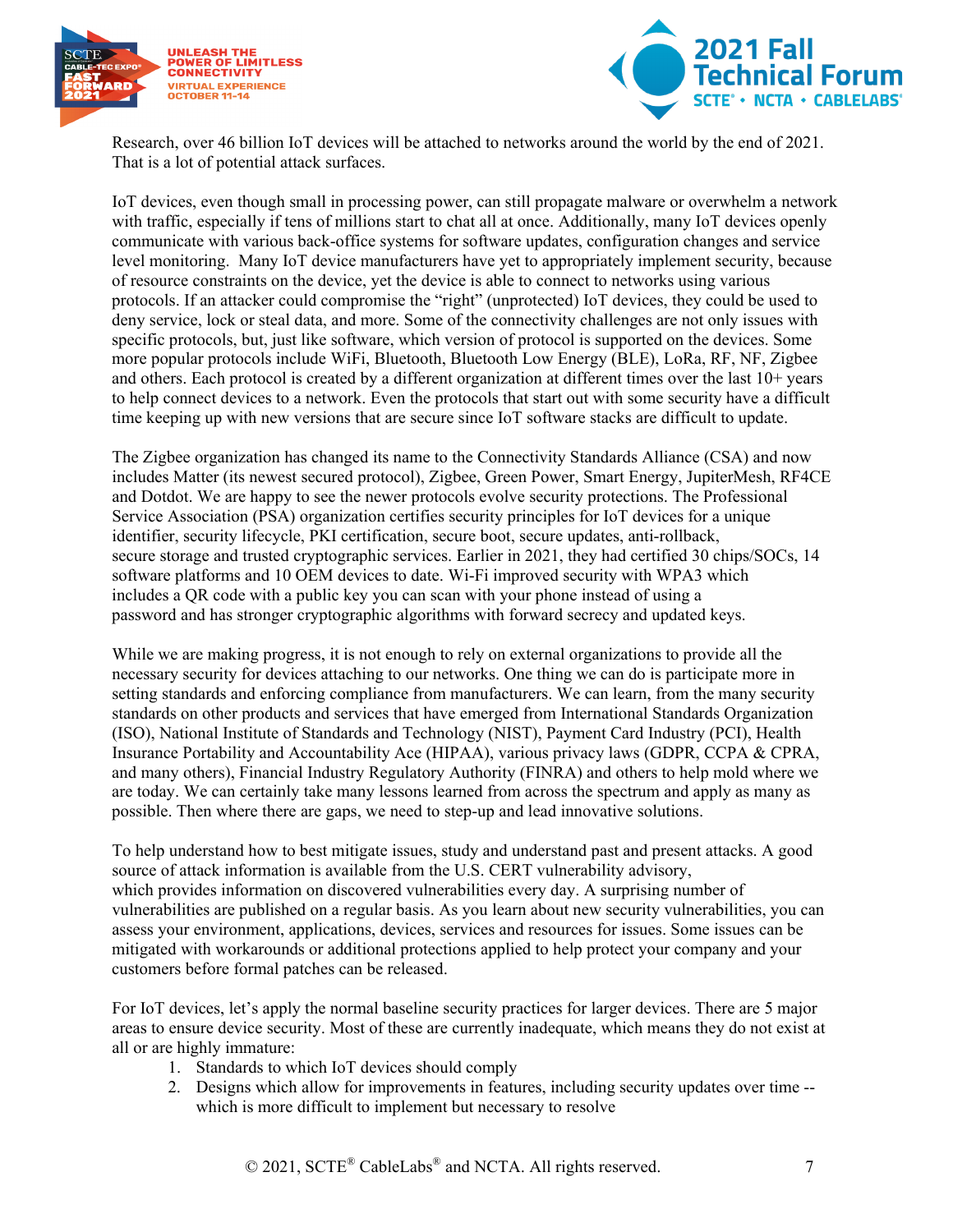



- 3. Testing and compliance measures to ensure implementations meet laws and standards
- 4. Ongoing operational support for scanning and patching.

The real trick with an IoT device is to ensure it can be as secure as a server, but with very little resources. Many manufacturers' margins are thin because of tough competition and rising costs for resources and labor. Manufacturers have little incentive to increase spending on security unless other manufacturers are investing as well. Most people do not understand security well enough to know what look for, and have no influence on manufacturers of IoT devices. After all, if an IoT device breaks due to a security issue, the consumer must buy another appliance. That seems counter to the cycle we'd like to see created, where manufacturers are required to build security in to keep devices, people, and networks secure.

Part of a secure IoT device architecture could depend upon being behind a secure gateway in the home, however not all ISP connections and gateway products will be at the same level of security. Additionally, IoT devices may respond to a myriad of protocol announcements to join a network or be discovered and accessible and may never traverse on a path that is secure to the Internet. And then there are exploits which could take advantage of these devices that may not be able to discriminate against the signals from a secured gateway vs a rogue device.

Some basic tenants for device security include but are not limited to having secrets encrypted in storage, and obfuscated when in use. These secrets include a hardened identity that cannot be spoofed. One way to do this is to only put identity into hardware and secure it with an x.509 certificate, where the private key is also only available in hardware. Having a hardened identity prevents spoofing and evil twin attacks as well as serving as the basis for strong authentication against a trusted identity.

Devices also need to include secure boot up sequences and operational status to ensure integrity and authenticity of the hardware and software. Secure boot needs to include an unbroken chain of trust between the different layers of components and software, to ensure hackers cannot introduce new software between layers of different authentication keys that are not tied to a root of trust or authentication processes. Authentication is best when it is a cryptographic series of functions that cannot be interrupted when software is first being loaded for use during the boot process.

Devices must include a way to receive secure configuration updates as well as secure software updates. When devices do not include security on configuration interfaces, this leaves security entirely to the environment in which the device is run to ensure that only authorized configurations are allowed. The device must include protections against malware, which include automated software updates, without customer intervention.

Devices must ensure that unnecessary hardware and software ports are not available, which could be an open hole for attackers to exploit. Having open ports and unnecessary protocols or APIs is a common issue. Attackers will learn how to reach devices using these protocols and open ports. Additionally, ensuring security is turned on for the necessary open ports is critical. Using common or global secrets to protect ports is no longer an acceptable practice. Each port needs to use unit-unique public key cryptography to ensure access only comes from legitimate users in the ecosystem and is only destined for that specific device.

One of the most common issues is the inclusion of a default password in devices. This should be prohibited. Many people do not change default passwords. Attackers count on getting into devices this way. Additionally, passwords are easy to crack and should never be used without including multifactor authentication. People needing access can use mobile apps to manage multifactor authentication, or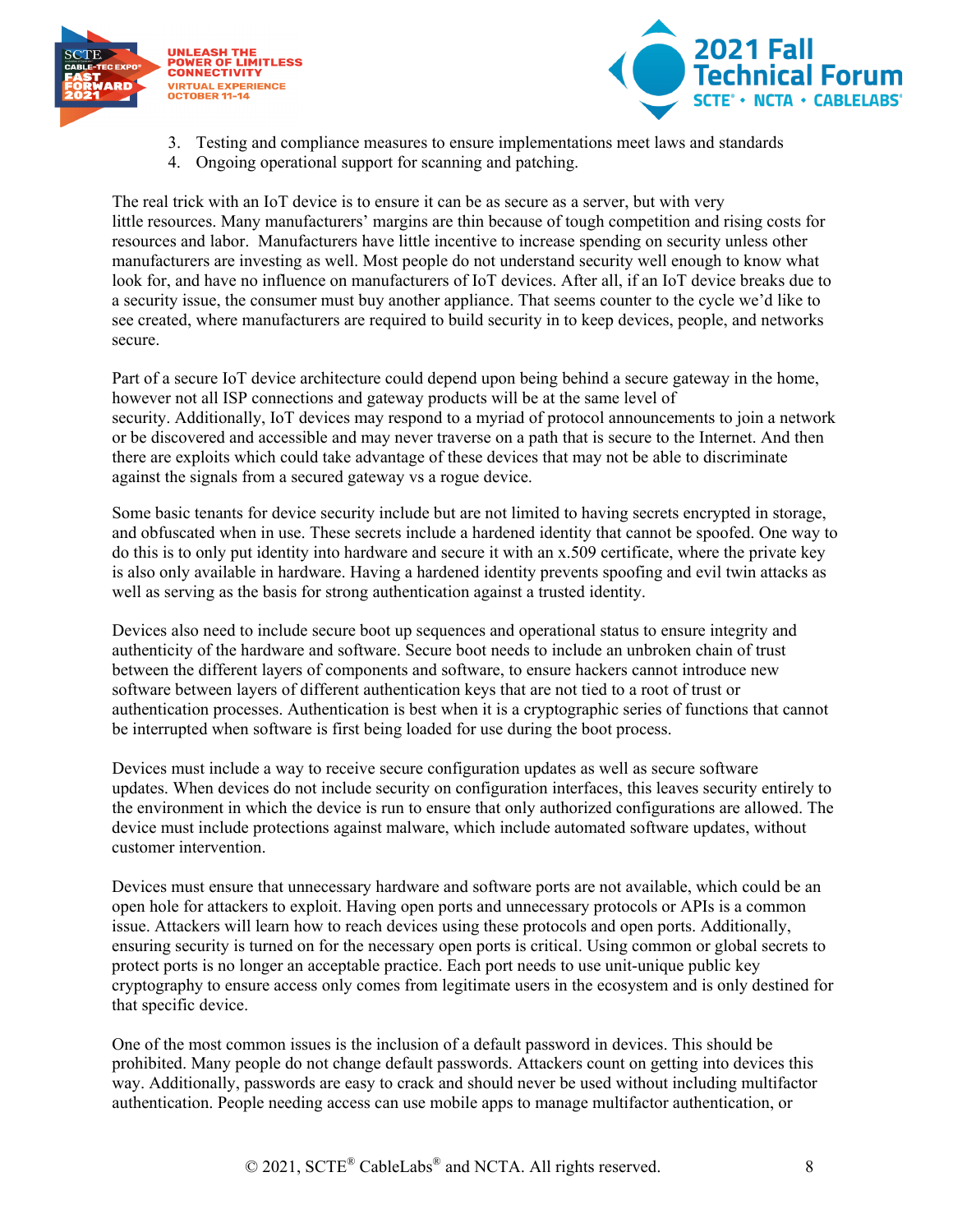



a QR code with public key cryptography. Logins could use common sign-in systems such as Google, Microsoft or Apple. These are trusted authentication systems.

With the increased use of zero-trust principles which include micro segmentation, the blast radius for compromises can be reduced. Micro segmentation ensures that each resource should only be reachable by other authorized resources, and is accomplished by isolating network access. Authentication of resources is required, in addition to authorization as will be discussed. Another best security practice is to ensure that only things that need to reach the Internet, do. Many people accidentally configure public cloud accounts to be publicly accessible. Additionally, IPv6 addresses can be a source for common access mistakes, such as when people use a public address rather than a private address for internal applications.

One common question that comes up in security is how to assess if a device is healthy, meaning, not currently compromised. We not only need to know if a device is heathy as a part of normal monitoring, but also whether it is healthy upon first configuration for service – a clean start. For IoT devices today, we generally don't know. For IoT devices in the future, without overburdening the necessary hardware and software for an IoT device, it should be mandatory to have device security state, software versioning and file integrity. Creating a virtual device architecture for monitoring device health could improve our ability to contain attacks.

Using common security frameworks, such as the NIST Cybersecurity Framework, to map out all the components of IoT devices for its entire lifecycle is a good way to cover the necessary security protections. The NIST Cybersecurity Framework provides guidance on identification, protection, detection, response and recovery. For example, identification includes visibility into where and what systems or devices are in your ecosystem and how they are lifecycle-managed and governed. How will you able to respond to an attack if you don't know where or how to reach devices, systems or applications? In conjunction with traditional security frameworks, technological maturation processes need also to be assessed and anticipated. Consistency in security processes and operational monitoring need to be applied with good ways to measure against risk for your company.

Continuous scanning and immediate patching are both critical to keeping down the number of vulnerabilities on your devices and in your software. There are great scanning tools available for things like Windows servers, but when it comes to homegrown applications, IoT devices and industry-unique solutions, scanning leaves much to be desired. Each team responsible for building and operating devices and software can keep up their operational excellence metrics with weekly reporting on any known issues and remediation status. Operational excellence is a requirement to ensure there are no outages. Too often, software teams are focused exclusively on new release cycles at the cost of spending cycles to lower technical debt -- which includes security vulnerabilities.

Additional scanning techniques can look for static passwords, which should be immediately replaced with strong authentication mechanisms, managed by automation where possible. Also very important is scanning for certificate expiration dates and replacing certificates before they expire. For example, if a certificate is expired that is used for TLS authentication, TLS leaves a wide-open security hole by failing the connection open with no security. Be sure to configure TLS sessions to prohibit failing open, and monitor and replace certificates before they expire.

Monitoring for the previously mentioned device health, as well as activity such as communications paths are important to understand. If communication should only be happening with a back office system on your corporate network, but you can see communication messaging over APIs exiting your corporate network, that is an alert. It may represent a security issue related to data that may be leaking; access may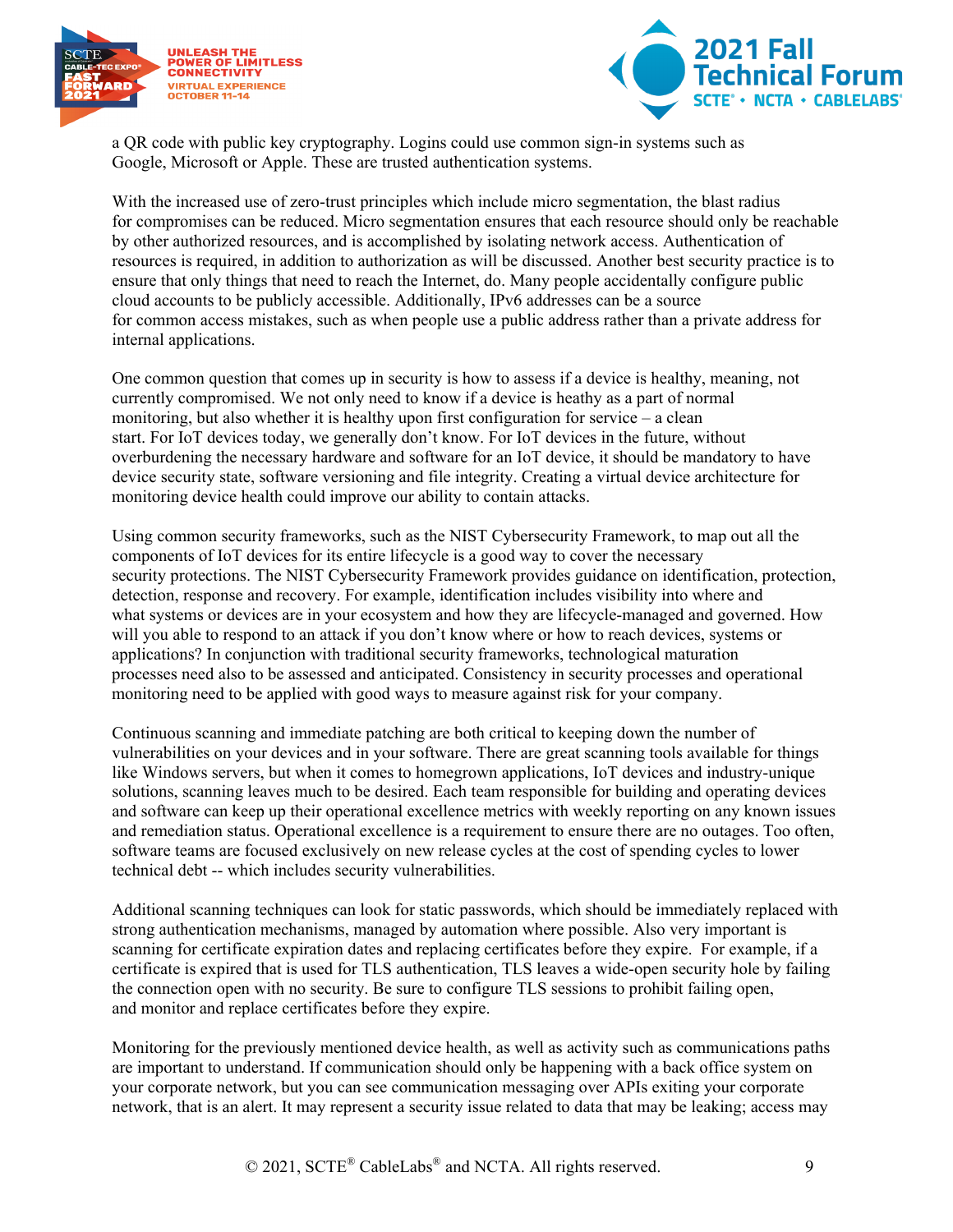



be compromised; malware may be propagating, etc. Monitoring should also include using data analytics and machine learning to access patterns for people as well as applications. Understanding what the normal operating model looks like can be key to blocking lateral movement, if access or device software is compromised.

Monitoring file integrity and approved configurations matters. If an attacker changes configurations and plants malware, you want to be able to detect and respond right away. Having a way to roll back or rebuild clean code quickly to remove malware is very important. Often the difference between a small incident and a large compromise is time. If good monitoring techniques are not in place, small issues can go undetected for a long time. Combinations of small issues may fall under the radar of detection and then can be executed together to perform a larger exfiltration, such as a "golden" pile of data being moved, or denying access to services or devices.

Concentrating on all points of network access is also important. That said, monitoring can only be as good as the data it is getting. If unauthorized access is happening in a vendor network or off-shore facilities, is there anything monitoring the network that will trigger unusual activity? This activity could appear to come from a legitimate vendor connection, but the fact that the traffic came at an unusual hour could be a tipoff.

Examining source IP addresses (if you can get them) can tell you if there are connections coming from geolocations that are unacceptable. Collecting context-rich data, containing information such as source IP address, can enable a system to separate legitimate traffic from unacceptable traffic. More systems and services are using location, connecting to compromised data sets for comparison and getting information from government agencies to help identify issues, such as known malicious source IP addresses. Also, security level protections for connections with outside businesses or facilities should be verified to ensure malware protections are in place before accepting traffic from that new connection. DDOS and malwaresourced verification is common.

Using good Secure Development Lifecycle (SDL) management practices is also mandatory. Ensuring every device make and model has gone through a threat model to identify attack surfaces and identify how to best protect them is important to do as a part of the design phase. When threat modeling, review not only the architecture, features and functionality of the product, but also the code build pipeline. Additionally, ensure all APIs and protocols are being designed for secure use. Data encryption and privacy also need to be reviewed as a part of a good threat model. Then ensure pen testing is conducted, in an environment like where the device will actually operate, to provide the right level of operation security configurations. There are many other aspects to the SDL, including scanning for bugs in code, and the previously mentioned monitoring aspects.

#### <span id="page-9-0"></span>**5. Authentication and Authorization**

So how can we secure access? By using strong authentication, access controls and authorization for users, software, and devices. Authentication and authorization are often confused with one another, but in the scope of system security, it is critical for the two to be implemented and assessed separately but designed together to ensure no security gaps. Authentication is the process of confirming a subject's identity, and authorization is only allowing that identity access to information and systems they are allowed to access. Authentication and authorization are most associated with human users, but modern practices include authentication and authorization of machine access as well.

Secure your front and back doors as well as your windows into your systems, applications, resources, devices and services. Secure your workforce users, workforce admin accounts, workforce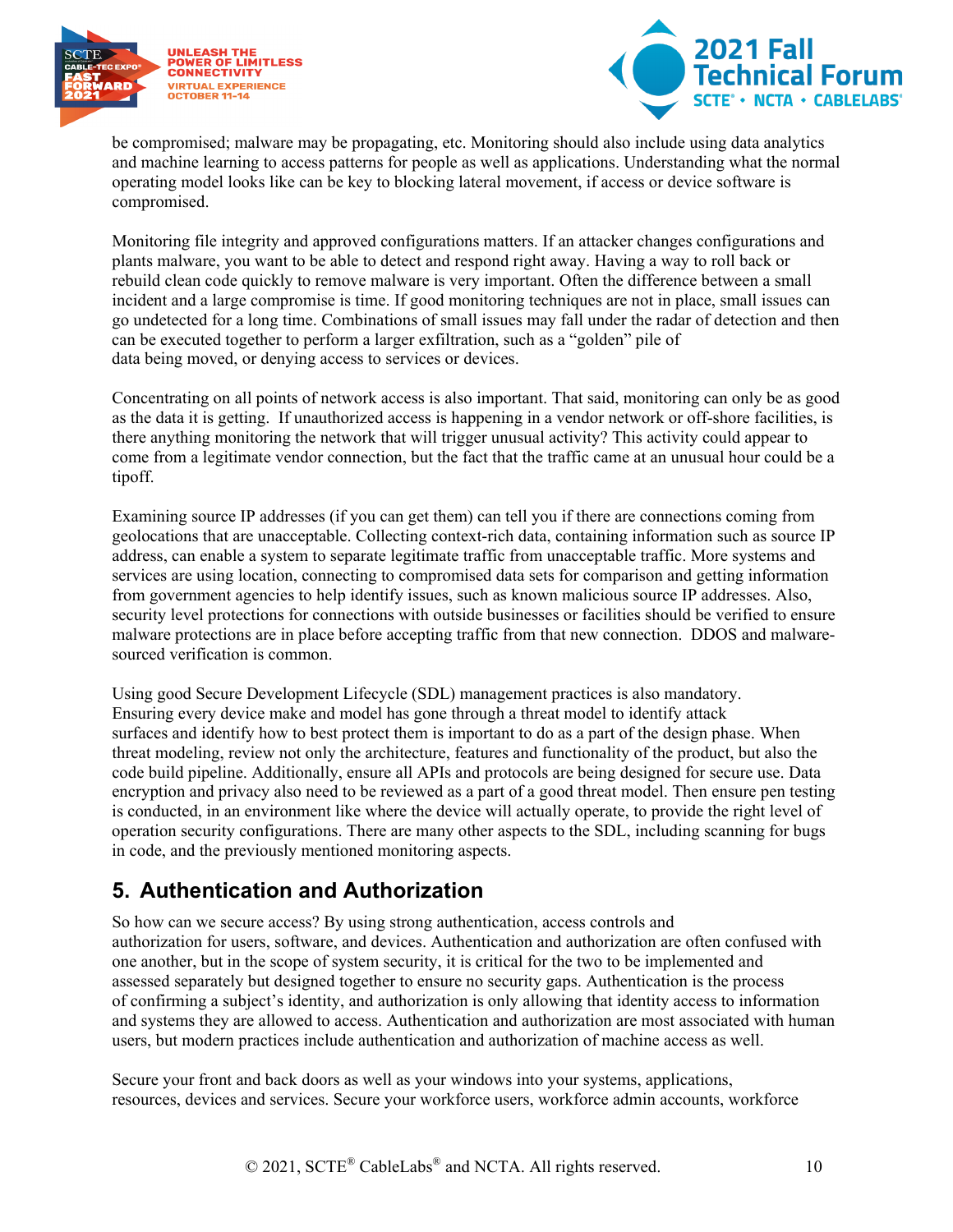



service accounts, guest and vendor accounts, and all customer accounts. If nation-state attackers get their hands on any kind of credentials, they will use them. Work within the zerotrust model, to create checkpoints throughout the system to ensure users, and machines, are not only who

they say they are, but that they also have the correct access. Following this model can prevent attackers from taking advantage of authentication and authorization in a system.

Evaluating the system's environment is the first step in considering authentication and authorization. A common solution to insecure connections is to require the use of a VPN, or a Virtual Private Network. The use of a VPN verifies that the user is on a private, usually encrypted, connection. However, before the connection to a VPN can be established, a user must authenticate to the VPN and prove their identity. Access to the VPN may be needed to access sensitive or confidential data, so it is important to use a strong method of authenticating users to the VPN. VPNs generally don't take care of any authorizations beyond hooking into authentication systems such as SSO to ensure they have active user credentials that are authenticated.

Ten years ago, a simple username and password combination would be enough to access sensitive data and critical systems. Today, multi-factor authentication is the industry standard. In fact, multi-factor authentication has a 99.9% success rate in protecting against compromised credentials [5]. The purpose of multi-factor authentication (MFA) is to first, enter your username and password, but as a second step, to prove user presence through a second device.

However, MFA is not invincible, and as it becomes widely adopted, we will see more and more attacks on systems protected by multi-factor. Older MFA solutions such as SMS-based MFA have shown to be easily hacked, which is why SMS-based MFA is becoming less popular and is being replaced by multifactor that depends on an authenticator application, such as Duo Mobile or Microsoft Authenticator. These authenticator applications provide another level of security that SMS-based MFA does not. The difference between SMS-based MFA and application-based MFA is that it is easier for an attacker to compromise a user's text messages, but a significantly more difficult task at hand if they need to get to an application in the user's device and compromise secure APIs. However, there are even potential vulnerabilities with these authenticator apps, such as user error. If a user gets too comfortable accepting authenticator requests, they have the chance of accepting a false authentication request and approving an attacker's request. Therefore, many authenticator apps have begun implementing multi-factor requests that force the user to engage with the request, and in process, confirming that they are the one who made the actual request.

Passwordless authentication is making its way through the technology world [5]. At the root of authentication, there are three ways a user can prove their identity: something they know, something they have, or something they are. Something they know would be a password, or a security question. Basing user authentication on something they know is no longer considered secure. Multi-factor authentication, as well as SMS-based two factor authentication, depends on something the user has. This is usually a phone but can also be a hardware token. With multi-factor authentication, the first step of authenticating is to enter a username and password combination, and then approve a request on another device. The password is still in use during this authentication mechanism. With something that the user is, however, passwordless authentication is making a rise. This is authentication that is based on user presence, as well as user validation in the form of biometrics.

Passwordless authentication does not only consist of user biometrics. In fact, there are a handful of ways that users can authenticate into a system without using a password. However, biometrics have become one of the most popular ways a user can authenticate, without a password. The different technologies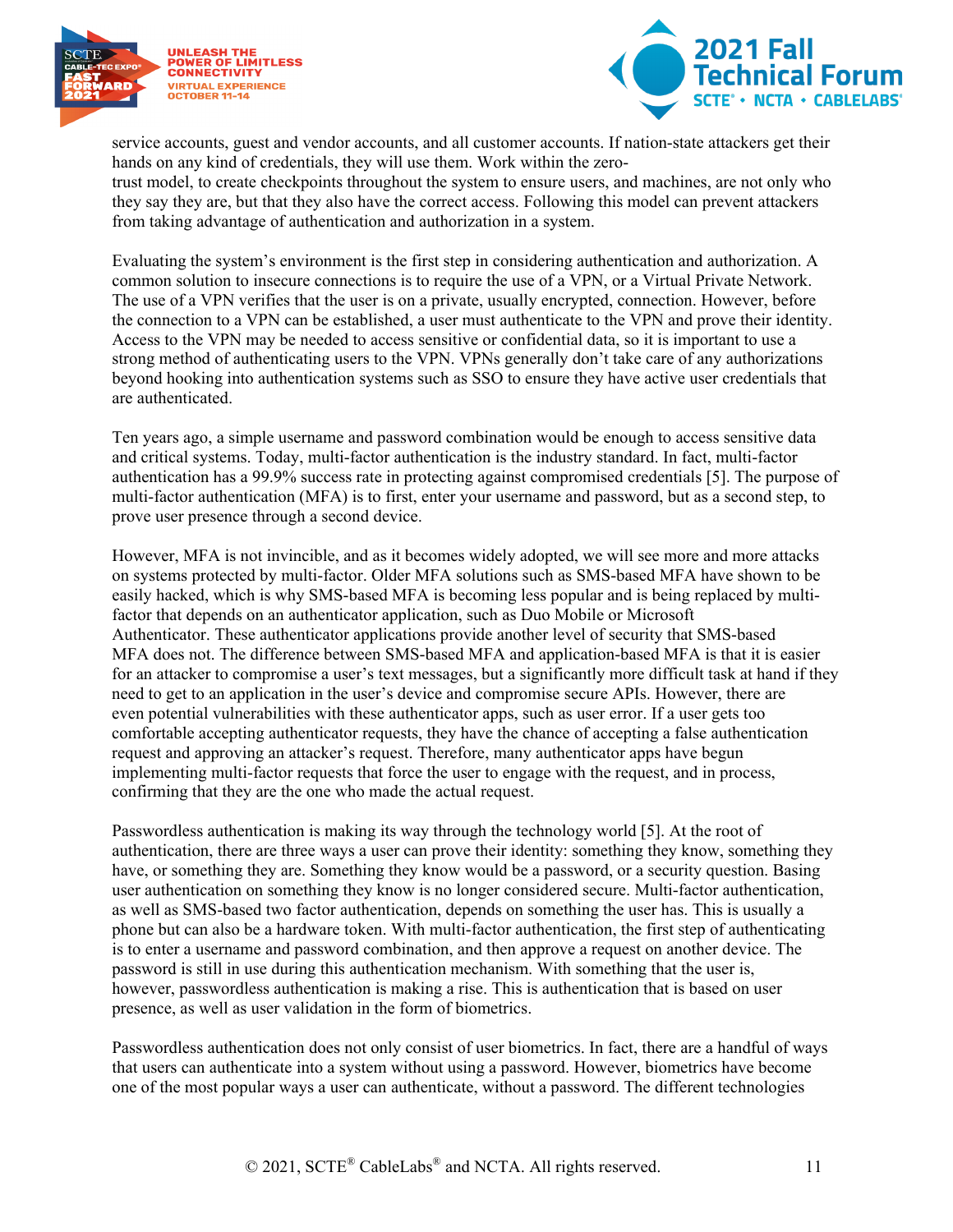



behind passwordless authentication include, but are not limited to: FIDO2, Windows Hello, and Microsoft Authenticator passwordless authentication.

These forms of multi-factor authentication, app-based or passwordless, are acceptable options for gaining access to a network. However, once a user is authenticated through single sign-on using a specific device, that authentication can carry over to more resources, including other applications, without requesting to sign back in. This is accomplished by using technologies like OpenIDConnect (OIDC), SAML, and OAuth. These technologies rely on cryptographic tokens and keys to be passed from machine to machine. These technologies can be used to identify and authenticate human users as well. Creating a secured identity for machine access may not be an obvious solution, but attackers have been able to use machine identities to gain entry to a system. How do we prevent attackers from spoofing machine identities? One solution is PKI, with a signature over unique data in the transaction which shows current proof of possession of the private key associated with the public key inside the certificate. The certificate contains the device identity, and the certificate is also signed by the trusted certificate authority.

Authorization ultimately arises from the principles of least privilege, which essentially states that users should have access only to the resources they need, and no more. Authorization is often overlooked, as it requires specifying explicit access to specific resources and tasks as named in an attribute or role-based access control policy. However, it is critical for access to be defined per user, such as a general user role with least permissions and then only giving specific users elevated privileges. Abusing excess privileges is an integral part of how attackers navigate through a network, and access control is how one can prevent an attacker from leveraging them.

While an attacker can certainly leverage excess privileges, an employee can as well. Insider threats are a real concern and make up a significant portion of privileged access attacks. This is especially concerning if an individual has unfiltered access to systems, and their credentials are not revoked after termination. Real-time ability to revoke credentials is crucial in preventing abuse and compromises. If an individual leaves the organization, or does not need access to a resource anymore, the immediate revocation of their credentials or access is critical. This includes not only employees, but also contractors and business partners. Vendor access is another area of user access that often is overlooked. Vendor access must follow the same policies as regular users within the environment, potentially with less access to base resources.

Following a zero-trust model, as well as authenticating and authorizing users for resources by using modern technologies will assist in preventing stolen, forged, or abused credentials from causing a catastrophic incident. Nation-state attackers are resourceful and will take what they can. Minimizing their blast radius from compromised credentials is essential.

#### <span id="page-11-0"></span>**6. Conclusion**

There is no guaranteed way to prevent attackers from exploiting your systems. However, best practices can be applied, as can a bit of innovativeness about how to thwart unauthorized access into systems, and prevent unwanted events. As described in this paper, nation-state attackers will try any method possible to circumvent system security. Defending against potential attackers requires time, energy, and money. However, it is no longer possible to ignore security when building systems and networks. Using the methods outlined in this paper can help prepare a system to defend against attackers.

Attackers, especially those representing nation-states, will continue to evolve their attack methods as technology evolves. Underestimating these attackers will result in a security posture unprepared to deal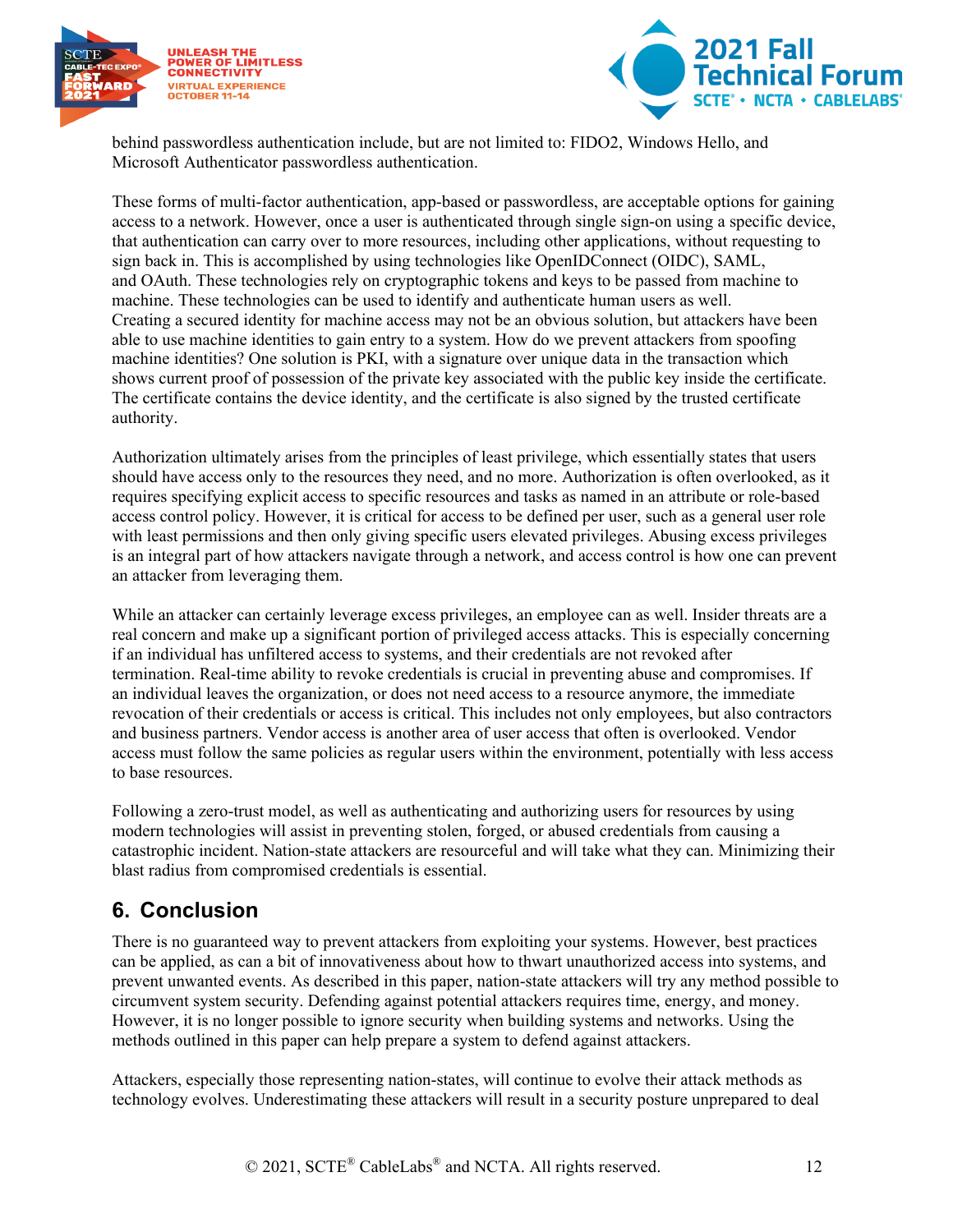



with evolving attacks. As we know, there is no one magic fix for defending against hackers. They are resourceful, unpredictable, and relentless. Instead of a one-time fix, system security involves an ongoing process of evaluating, building, testing, re-evaluating, re-building, re-testing, and repeating. The purpose of this continuous evaluation is to keep up with the attackers, as they are

<span id="page-12-0"></span>continually and constantly attempting to gain access to cable provider systems. Following the practices in this paper will help create a security posture for cable providers in the modern age.

### **Abbreviations**

| API          | application programming interface                |
|--------------|--------------------------------------------------|
| <b>APTs</b>  | advanced persistent threats                      |
| <b>BLE</b>   | bluetooth low energy                             |
| <b>CISA</b>  | Cybersecurity and Infrastructure Security Agency |
| <b>CCP</b>   | <b>Chinese Communist Part</b>                    |
| <b>CCPA</b>  | California Consumer Privacy Act                  |
| <b>CPRA</b>  | California Privacy Rights Act                    |
| <b>CSA</b>   | <b>Connectivity Standards Alliance</b>           |
| DR           | disaster recovery                                |
| <b>FBI</b>   | Federal Bureau of Investigations                 |
| <b>FINRA</b> | Financial Industry Regulatory Authority          |
| <b>GDPR</b>  | Global Data Protection Regulation                |
| <b>HIPAA</b> | Health Insurance Portability and Accountability  |
| IoT          | internet of things                               |
| ISO          | International Organization for Standardization   |
| <b>MFA</b>   | multi-factor authentication                      |
| <b>NF</b>    | near-field                                       |
| <b>NIST</b>  | National Institute of Standards and Technology   |
| <b>NSA</b>   | National Security Agency                         |
| <b>OIDC</b>  | OpenIDConnect                                    |
| PCI DSS      | Payment Card Industry Data Security Standard     |
| PKI          | public key infrastructure                        |
| <b>RCE</b>   | remote code execution                            |
| RF           | radio frequency                                  |
| <b>SDL</b>   | secure development lifecycle                     |
| <b>SMB</b>   | server message block                             |
| <b>TLS</b>   | transport layer security                         |
| <b>VPN</b>   | virtual private network                          |